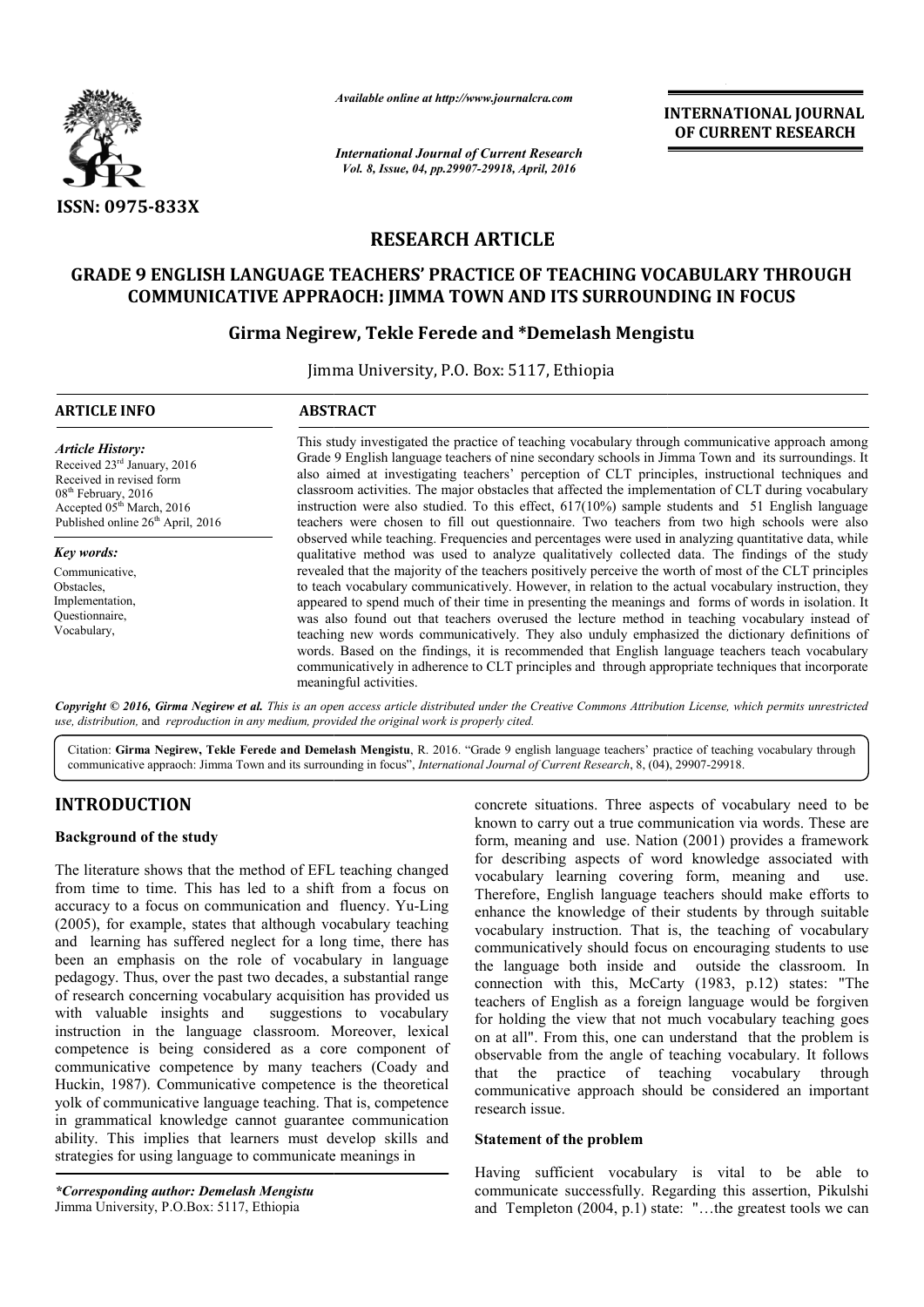give students for succeeding, not only in their education but more generally in life, is a large, rich vocabulary and the skills for using those words". To develop vocabulary knowledge, using words in actual situation is essential. McCarthy (1990, p.81) writes: "The single, biggest component of any language course is vocabulary. No matter how well the students learn grammar, no matter how well they master the sounds of the language; without words to express a wide range of meanings, communication in L2 cannot happen in any meaningful way". Thus, vocabulary needs to be taught communicatively. In this regard, Brumfit and Johnson (1979) note that teaching vocabulary CLT is an absolute shift from teaching words in isolation to lexical items in meaningful contexts.

However, Gashaw (2008) claims that students' ability to use English communicatively in class and outside is low. He further explains that teachers, unlike students, believe that vocabulary is not such a prominent component of language learning compared to other language skills. In addition, as Badima (2008) notes, a study on teachers' practice of CLT revealed that teachers failed to teach the four language skills and grammar. His study, however, did not give appropriate attention to the practice of teaching vocabulary communicatively. This was because of teachers' dependence on traditional teaching method rather than on CLT methods. This implies that the teaching of vocabulary through communicative approach needs considerable focus in ELT research. In the Ethiopian context, Birhanu (1999), Beliyew (2001), Melaku (2007), Yemane (2007) and Beyene (2008) carried out studies on the teaching of vocabulary. Still, there have not been sufficient studies conducted to examine the practice of using communicative approach in teaching vocabulary. Therefore, in-depth study of English language teachers' use of CLT approach is essential in the Ethiopian context. With this rationale, this study tried to examine Grade 9 English language teachers' practice of teaching vocabulary communicatively with particular focus on secondary schools in Jimma Town and its surroundings.

## **Objectives of the study**

## **Main objective**

The main purpose of this study was to investigate the practice of vocabulary teaching through communicative approach among Grade 9 English language teachers in Jimma Town and its surrounding.

# **Specific objectives**

The study specifically tried to:

- Identify teachers' beliefs about teaching vocabulary through the communicative approach;
- Examine whether teachers' instructions focus on forms, meanings and uses of vocabulary in meaningful context;
- Find out whether teachers give opportunities to students to practise newly introduced words communicatively;
- Identify the major factors that hinder teachers from using communicative approach to teach vocabulary.

# **Literature Review**

## **Communicative language teaching**

Communicative Language Teaching (CLT) is the name which was given to a set of beliefs which included not only a reexamination of what aspects of language to teach, but also a shift in emphasis in how to teach (Harmer, 2006). The 'what' to teach aspect of communicative approach stresses the significance of language functions rather than focusing solely on grammar and vocabulary. The 'how' to teach aspect of the approach is closely related to the view that language learning will take care of itself. Training learners to use the new language in a variety of contexts and with a range of purposes is a key the development of their communicative competence. Richards (2006) defines CLT as a set of generally agreed upon set of principles that can be applied in different ways, depending on the teaching context, the learners' age, level, learning goals and so on. The Longman Dictionary of Language Teaching and Applied Linguistics also defines CLT as ''an approach to foreign or second language which emphasizes that the goal of language learning is communicative competence" (p.91). Similarly, Sauvignon (1991) stresses that the basic point to be considered in language teaching with CLT is ''communicative competence'' an important term discussions of language use in second or foreign language learning. However, it is not to mean that CLT does not consider grammar or structure. It can be said that communication cannot take place in the absence of structure or grammar because there should be set of shared assumptions about how language works along with a willingness of participants to cooperate in the negotiation of meaning.

As Richards (2006) explains, communicative competence includes knowing how to use language for different purposes and functions, knowing how to vary language use according to the setting and the participants (e.g. when to use formal and informal speech or when to use language appropriately for written as opposed to spoken communication), knowing how to produce and understand different types of texts (e.g. narratives, reports, interviews, conversations), knowing how to maintain communication despite limitations in one's language knowledge (e.g. by using different kinds of communication strategies). The literature states that communicative competence includes four components: grammatical competence, socio-linguistic competence, discourse competence and strategic competence. Linguistic competence refers to one's competence in how to use the grammar, syntax, and vocabulary of a language. It is related to competence regarding what words to use and how to put words together into phrases or sentences. Socio-linguistic competence means knowing how to use and respond to language appropriately keeping in view specific settings, topics and relationships among the people communicating. Sociolinguistic competence concerns which words and phrases fit particular communicative situations. Discourse competence refers to knowledge of how to interpret the larger context and how to construct longer stretches of speech or writing into a coherent whole. Discourse competence thus considers how words, phrases and sentences are put together to create communication. On the other hand , strategic competence is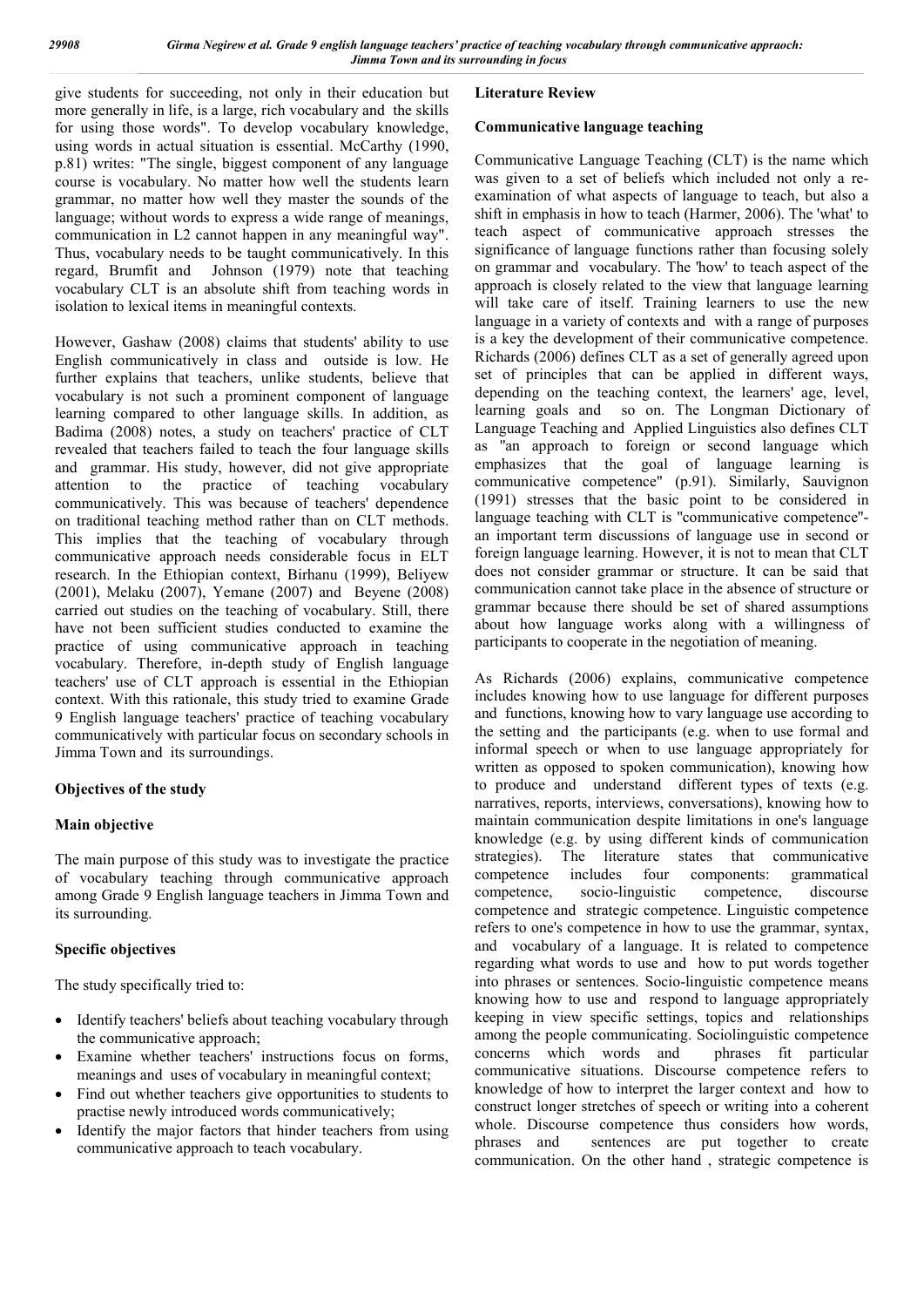knowledge of how to recognize and repair communication breakdowns, how to work around gaps in one's knowledge of the language and how to learn more about the language.

According to Breen and Cand lin (1980), English language teachers in CLT classes have four main roles. They function as:1) organizers of resources and resource themselves, 2) guidance providers in classroom activities, 3) researchers and learners, 4) independent participants within the learning teaching groups and 5) facilitator. Harmer (1987) also summarizes CLT teachers' roles as controllers (controls not only what the students do, but when they speak and what language they use), managers (organize the activities), assessors (give feedback, advice, correction and grades), participants (co-communicators), prompters (encourage students to participate or make suggestions about how to proceed in an activity), sources of language or knowledge and instructors (teach the new language points and train students in language skills). These roles show that the teachers' effort as facilitators includes teaching vocabulary together with other language skills so as to develop the ability of learners to use vocabulary words in different contexts.

## **Application of CLT in vocabulary teaching**

The method of language teaching had been changing repeatedly until the advent of what is called post-methods era. However, it was during the communicative approach that researchers in the field started to recognize well the crucial role of vocabulary knowledge plays in second or foreign language learning. Communicative Approach of Language Teaching emphasizes meaningful interactive activities over form (Hatch and Brown, 1995). This is because knowledge of vocabulary is basic for successful understand ing of written or spoken messages. Vocabulary teaching through CLT focuses on meaning rather than form as it aims at achieving effective communication. Teachers are therefore expected to create suitable language environment so as learners use the language for meaningful communication. This motivates learners to pick up new words and use them in communication in appropriate contexts aligned with their communicative purposes. According to Al-Jarif (2006), by learning new words, students can increase their listening, speaking, reading and writing skills. He also points out that practising vocabulary in context, integrating vocabulary with reading and writing activities, and providing the students with different lexical information about the words under study enhance students' vocabulary acquisition.

The purpose of teaching vocabulary is thus to develop learners' vocabulary knowledge and use. Nation (2001) singles out the different things learners need to know about a word. These include the meaning(s) of the word, its spoken and written forms, its parts (e.g., any prefix, suffix, and "root" form), its grammatical behavior (e.g., its word class, typical grammatical patterns it occurs in), its collocations, its register, its associations (e.g., words that are similar or opposite in meaning), what connotations it has and its frequency. In this study, emphasis is paid to the teaching of aspects of vocabulary like form, function and use of words in meaningful communicative contexts through integration with other skills in the language.

## **Principles of CLT regarding vocabulary teaching**

CLT gives learners chances to practise the language to develop communicative competence. To do this, there are principles that need to be taken into account. Accordingly, different researchers identify various CLT principles. For example, according to Widdowson (1979), the first principle is advance specification of communicative needs of the learner. The second is taking semantic features and functions of language to form as a central part of language teaching and learning. The third one is giving priority to 'use' over linguistic 'usage' and to communicative value utterances over signification of linguistic items. The fourth is taking errors made by the learner as integral components of language learning. Brumifit (1988) on his part categorizes the principles of communicative language teaching, including communicative vocabulary teaching, into the following points:

- Learners learn both consciously and unconsciously.
- Teaching can be accuracy or fluency focused.
- Error to be a normal part of language learning much correction is wasteful of time, and unproductive to boot.
- Language processing proceeds from top-down, not from bottom-up (meanings are first apprehended as 'whole' and only later analyzed into parts necessary).
- Tasks should better be chosen for their communicational relevance in the framework of the whole activity.
- Communicative tasks are superior to linguistic exercises in prompting learning.
- To mirror real communication, we would need to integrate the major language skills.
- The greater responsibility given to learners, the more effective their learning would be.
- Both analytical and creative thinking should be given scope in the activities and task.
- Language used in the classroom should be immediately relevant and inherent in the task, rather than learnt for some eventual and hypothetical later use.

### **Teachers' duties in CLT-based vocabulary instruction**

Students learn a language best by negotiating meaning in real contexts (Richards, 2006). Therefore, the teacher's role in teaching vocabulary is facilitating classroom activities and take-engaging learners in carrying out communication. As Belchamber (2007) puts it, one of the CLT teacher's responsibilities is identifying and responding to the needs of students. In other words, it is important for teachers to pay attention, when selecting and sequencing materials, to the specific communicative needs of the learners. As such, regardless of how distant or unspecific the communicative needs of the learners, every program with a goal of communicative competence should provide opportunities for meaningful language use focusing on the meaning and form of the new language (Savignon, 2002). This requires teachers to arouse the students' communicative consciousness and activate their communicative desire (Yiwei WU, 2009).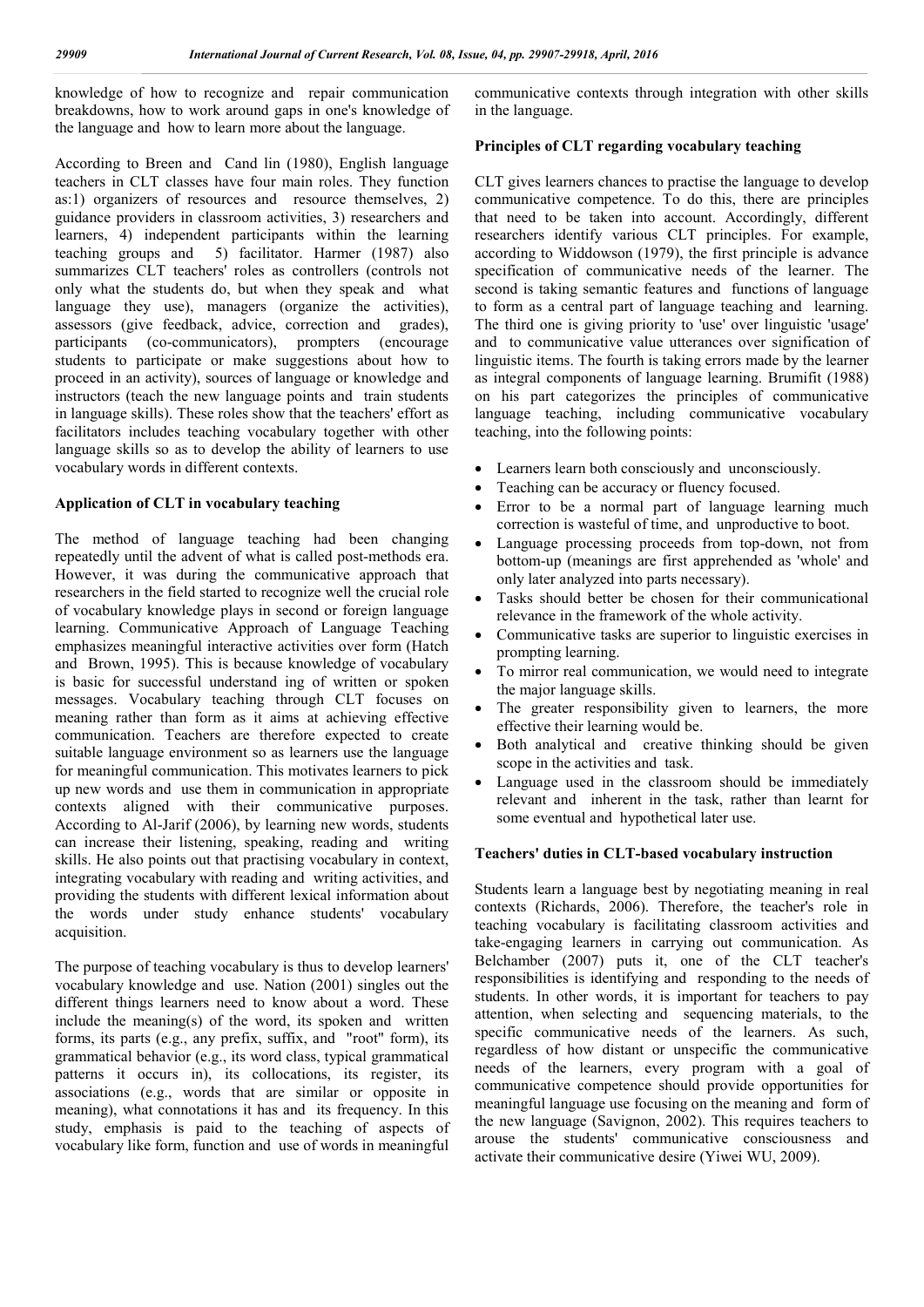CLT involves equipping students with usable vocabulary, structures, functions learning strategies (Pororellana, 2011). Teachers in communicative classrooms must talk less, listen more becoming and facilitate students' learning (Larsen-Freeman, 1986). This helps learners to get exposure to the new language. For example, to know the meanings of new words and use them for communication, learners should read or listen to a text and use them in speaking or writing.

According to Texas Reading Initiative (2002), teachers should help students to be effective in word learning by encouraging wide reading, exposing students to oral language incorporates more of the new vocabulary, promoting word consciousness and providing explicit instruction of specific words. Explicit vocabulary teaching can be done through definition, contextual information, using synonyms and antonyms, providing example sentences, discuss the difference between the new word and related words, having students create sentences that contain the new, using more than one new word in a sentence, discuss the meaning of the same word in different sentences, creating a scenario (e.g. Inviting students to make up a story in which a new word features prominently), involving students actively in word learning (relating new information to known information, transforming it in their own words, generating examples, producing antonyms and synonyms, etc) and using discussion to teach the meanings of new words, training students in independent word-learning strategies.

# **Vocabulary learning activities in CLT**

Communicative activities involve students in meaningful use of language (Harmer, 1994). Yiwei WU (2009) believes that presentation of vocabulary activities begins with giving suitable topics and is followed by an explanation of the word's meaning in a situation, and finally giving communicative tasks which include games, music, discussions, stimulating pictures, dramatic stories, amusing anecdotes, etc. This author proposes that giving learners materials like newspaper articles, brochures, train tickets, letters and advertisements, recording of news and airport announcements creates an opportunity to develop strategies for understand ing language as used by native speakers. Richards (2006) categorizes activities that reflect the principles of communicative methodology as mechanical, meaningful and communicative. Mechanical practice refers to a controlled practice activity which students can successfully carry out without necessarily understand ing the language item in focus. Examples of this kind of activity include repetition drills and substitution drills designed to practise particular grammatical or other items. Meaningful practice refers to an activity where language control is still provided but students are required to make meaningful choices when doing practice activities. For instance, in order to practise the use of prepositions to describe locations of places, students might be given a street map with various buildings identified in different locations. On the other hand , communicative practice focuses on using language in a real communicative context via real information exchange in which the language used is unpredictable. For instance, students might have to draw a map of their neighborhood and answer questions about the location of different places in their neighborhood, such as the nearest bus stop, the nearest café, etc. Among these three types of activities, communicative practice is closely related to this study. Richards (2006) classified communicative activities as:

**1. Information-gap activities:** An important aspect of communication in CLT is the notion of information gap. This refers to the fact that in real communication, people normally communicate in order to get information they do not possess. More authentic communications are likely to occur in the classroom if students go beyond practice of language forms for their own sake and use their linguistic and communicative resources in order to obtain information. In so doing, they will draw available vocabulary to complete a task.

**2. Jig-saw activities:** These are also based on the information gap principle. Typically, the class is divided into groups and each group has part of the information needed to complete an activity. The class must fit the pieces together to complete the whole. Thus, they must use their language resources (including newly learned vocabulary) to communicate meaningfully.

**3. Other activity types in CLT:** Many other activity types have been used in CLT. These include task-completion activities (puzzles, games, map-reading and other kinds of classroom tasks in which the focus is on using one's language resource to complete a task), information-gathering activities (student conduct surveys, interviews and searches which require them to use their linguistic resources to collect information), opinion-sharing activities (activities where students compare values, opinions, beliefs, such as a ranking task in which they list six qualities in order of importance which they might consider in choosing a date or spouse), information-transfer activities (these require learners to take information that is presented in one form, and represent it in a different form; for example, they may read instruction on how to get from A to B and then draw a map showing the sequence, or they may read information about a subject and then represent it as a graph), reasoning gap activities (these involve deriving some new information from given information through the process of inference, practical reasoning etc. For example, working out a teacher's timetable on the basis of given timetables) and role-plays (activities in which students are assigned roles and improvise a scene or exchange based on given information or clues). The above activities are crucial to make students learn new words communicatively. Teachers' follow-up is essential to check whether the goal of the lesson in vocabulary learning is achieved and to supplement the lesson with meaningful activities. To do this, they should teach vocabulary using communicative approach. Therefore, teachers' failure to use communicative approach in teaching vocabulary can result in students' inability to learn vocabulary successfully.

# **Research Methodology**

# **Research design**

Descriptive survey, which includes quantitative and qualitative methods, was used to investigate Grade 9 English language teachers' practice of using CLT in teaching vocabulary. Descriptive survey was used because it is appropriate to describe the actual situation of CLT in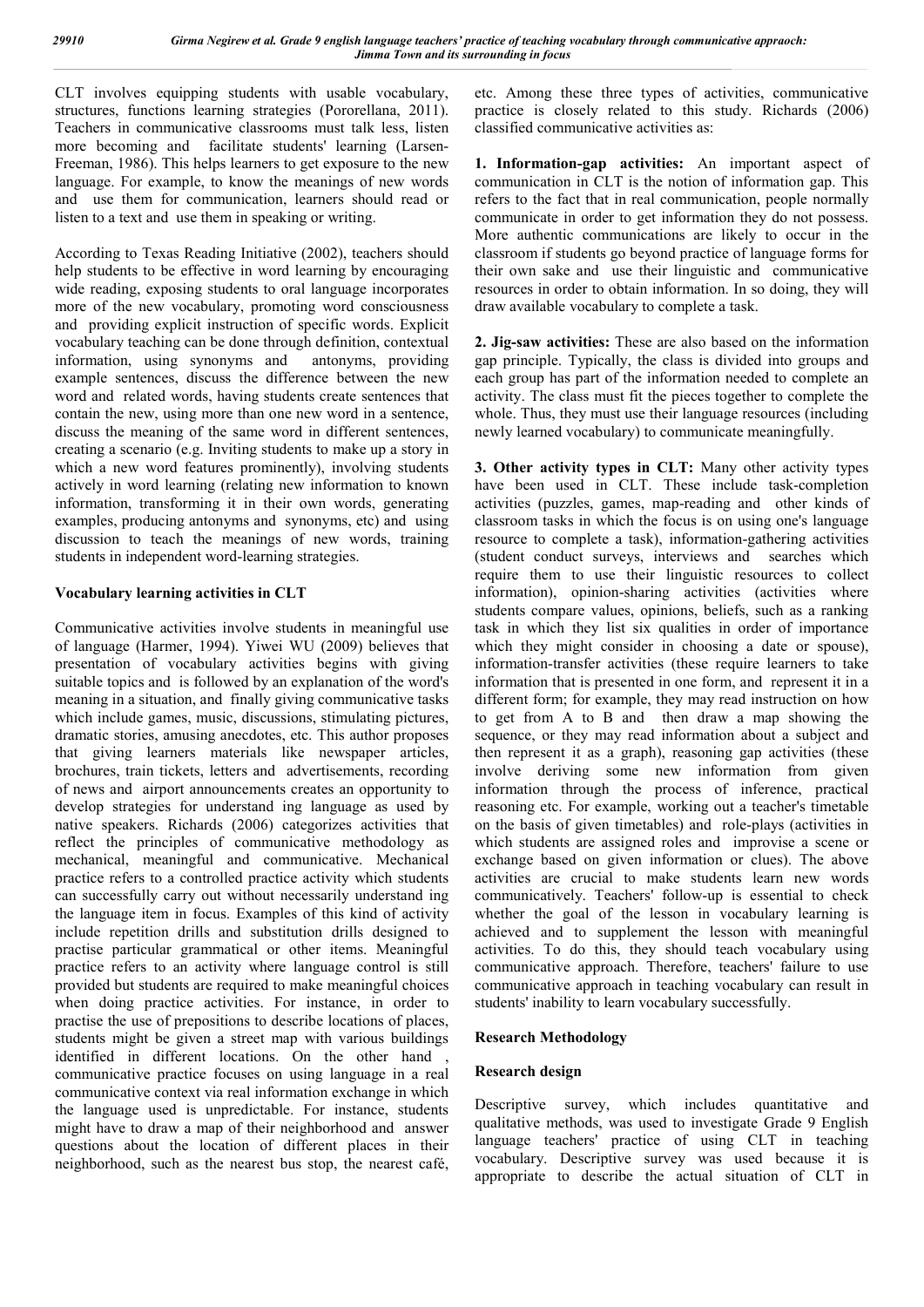vocabulary teaching with regard to principles, instructional focus and activities. Louis (2000, p.169) writes: "Typically, surveys gather data at particular point in time with the intention of describing the nature of existing conditions, or identifying stand ards against which existing conditions can be compared, or determining the relationships that exist between specific events". In the study, quantitative method was used to find out teachers' perception and implementation of CLT in vocabulary instruction. On the other hand , qualitative method was used to generate data to support the quantitative findings.

## **Population and sampling**

Grade 9 English language teachers of 9 high schools in Jimma Town and its surroundings (within 45 kilometers radius) were the sample population of this study. Availability sampling technique was used to choose these schools. This sampling technique is a technique in which elements are selected because of their accessibility to the researcher (Dattalo, 2008). Availability helps researchers to collect useful data that would not have been possible using probability sampling techniques which require more formal access to lists of populations. The relative cost and time required to carry out an availability sampling are small in comparison to probability sampling techniques. These enable researchers to achieve the sample size they want in a relatively fast and inexpensive way. Through this method, all the public secondary schools found in Jimma Town and those located within 45 kilometers radius from Jimma Town were included in the study. According to Jimma Town Education Bureau, there were three governmental secondary schools in the town during the study period. These included Aba Buna, Seto and Jiren, while those around Jimma Town were Serbo, Seka, Dedo, Yebu, Gembe and Agaro.

The study included all Grade 9 English language teachers (N=51) in the selected schools. On the other hand, Aba Buna High School and Seto Semero High School were purposively chosen for classroom observation. Preferring teachers of Grade 9 rather than other grade level was done for two reasons. In the context of this study, students start to learn most subjects in English in Grade 9. This shows that at this grade level, students are expected to develop a wide range of vocabulary which they will use for academic and communicative purposes in later years. The second population of this study was Grade 9 students taken in the selected schools. Since the number of Grade 9 students in the nine schools was large, taking representative samples was necessary. Accordingly, the population  $10\%$  (n = 617) were taken as samples from a population of 6170. As Neuman (2003) indicates, 10%-20% of the population is an adequate sample.

#### **Data collection instruments**

This study used two instruments to gather data. These were questionnaires and classroom observation checklist. The questionnaire was adapted from Richards (2006), Seyyed Aytollah, Razmjoo and Riazi (2006) and Texas Reading Initiative (2002).

#### **Questionnaire**

According to Selinger (1989), a questionnaire is widely used in second language acquisition research to solicit information about certain conditions and practices, in particular, to collect data on phenomena such as attitudes and self-concepts. Therefore, questionnaire was considered as an appropriate tool to collect data on English teachers' practice of teaching vocabulary through Communicative Approach. For this purpose, a questionnaire consisting of 29 items (both closeended and open-ended) was prepared, piloted and administered to teachers. The first part of the questionnaire contains items regarding teachers' beliefs about vocabulary teaching. The second part includes items focusing on the use of CLT in teaching vocabulary. The third part consists of items about teachers' choice of activities in teaching vocabulary. The closed-ended items were a five-point Likert scale type. A similar, questionnaire was also administered to the students.

#### **Classroom observation checklist**

Classroom observation checklist was also used in the study. Observation was used because observational data help researchers to collect data directly from the actual situations (Cohen, 2000). The observation checklist consists of 6 leading qualitative points. The major points included in the checklist are the classroom conditions, lesson objectives mentioned by the teacher, teacher and student activities and the major tasks accomplished in the lesson. In this study, two teachers selected from two secondary schools (Aba Buna and Seto Semero) were observed. The teacher from Aba Buna was observed three times, for 45 minutes each, while the one from Seto Semero was observed four times, for 45 minutes each. The observations mainly focused on how the teachers apply the theoretical knowledge of CLT in vocabulary instruction to make learners use words communicatively.

#### **Data analysis**

The data that were collected on the principles, classroom instructions and activities through questionnaires were analyzed quantitatively into frequencies and percentages using SPSS version 16.0. On the other hand, the data collected through the open-ended items of the questionnaires and classroom observation checklist was analyzed qualitatively (only the results are included in this study along with the quantitative findings).

## **FINDINGS AND DISCUSSION**

### **Findings**

The study identified English language teachers' beliefs about Communicative Vocabulary Teaching (CVT) principles. In Table 1 above, seven principles relating to teachers' perceptions are presented. The responses to Item 1 show that  $21(41.2\%)$  of the teachers strongly agreed,  $20(39.2\%)$  agreed and 3(5.9%) disagreed to the need for learners to be engaged in meaningful interaction. On the other hand, 4(7.8%) of the teachers took neutral position. This shows that most of the teachers believe that students should engage in meaningful interaction in language learning. Regarding the role of classroom activities in Item 2, 19(37.3%) of the teachers strongly agreed, 21(41.2%) agreed and 5(9.8%) disagreed to the importance of classroom activities for maximizing communication opportunities.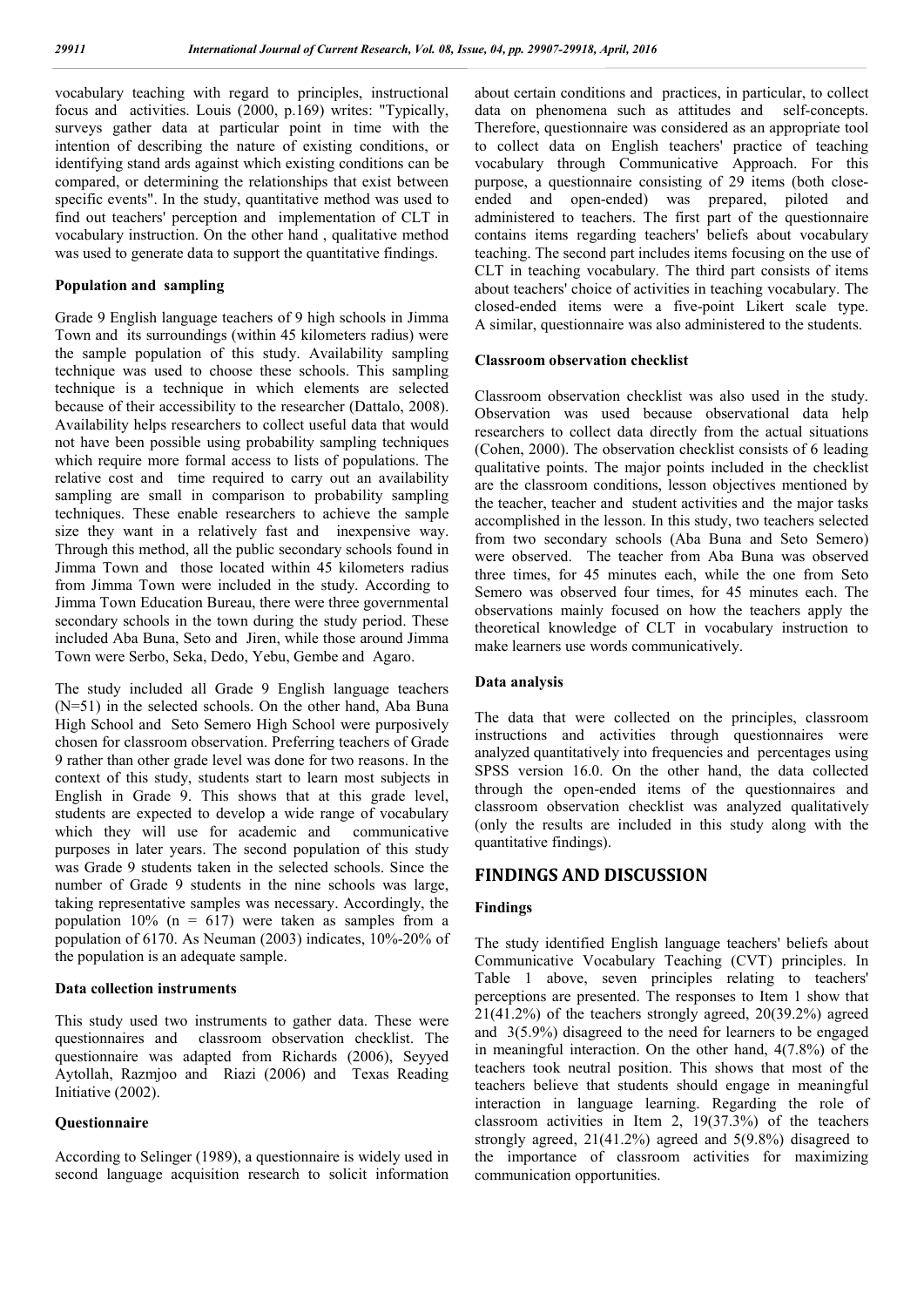| N <sub>0</sub> | Belief about communicative vocabulary teaching                                                                                 | Strongly disagree |      | Disagree |               | Neutral       |      | Agree |               |    | Strongly agree |
|----------------|--------------------------------------------------------------------------------------------------------------------------------|-------------------|------|----------|---------------|---------------|------|-------|---------------|----|----------------|
|                |                                                                                                                                | No                | $\%$ | No       | $\frac{0}{0}$ | No            | $\%$ | No.   | $\frac{0}{0}$ | No | $\frac{0}{0}$  |
|                | should engage in meaningful interaction in<br>Learners<br>vocabulary teaching.                                                 | 3                 | 5.9  | 3        | 5.9           | 4             | 7.8  | 20    | 39.2          | 21 | 41.2           |
| $\mathcal{L}$  | activities<br>that<br>communication<br>Classroom<br>maximize<br>opportunities are vitally important in vocabulary instruction. |                   | 2    | 5        | 9.8           | 5.            | 9.8  | 21    | 41.2          | 19 | 37.3           |
| 3              | Activities in vocabulary lesson should be based on the<br>students' communicative needs.                                       |                   | 3.9  |          |               | 4             | 7.8  | 21    | 41.2          | 24 | 47.1           |
| $\overline{4}$ | Since language is a vehicle for communication, vocabulary<br>should be taught communicatively.                                 |                   | 2    |          |               | 2             | 3.9  | 20    | 39.2          | 27 | 52.9           |
| 5              | Small group work can benefit students better than individual<br>work in vocabulary learning.                                   | C                 | 3.9  |          | $\mathcal{L}$ | 2             | 3.9  | 17    | 33.3          | 29 | 59.6           |
| 6              | Successful language learning involves the use of new words<br>in meaningful contexts.                                          | $\overline{c}$    | 3.9  |          | $\mathcal{L}$ | 3             | 5.9  | 17    | 33.3          | 28 | 54.9           |
|                | The role of the teacher in vocabulary instruction should be<br>that of a facilitator.                                          |                   | ۰    | 3        | 5.9           | $\mathcal{L}$ | 59   | 25    | 49            | 20 | 39.2           |

#### **Table 1. Teachers' Beliefs on CLT Principles viz-a-viz Vocabulary Learning**

### **Table 2. Techniques Teachers Use in Teaching Vocabulary**

|                | How often do you use the following techniques in your vocabulary                                                                                                                                                                                                                             |                | Never         | Rarely         |      |                | Some-times | <b>Usually</b> |      | Always         |      |
|----------------|----------------------------------------------------------------------------------------------------------------------------------------------------------------------------------------------------------------------------------------------------------------------------------------------|----------------|---------------|----------------|------|----------------|------------|----------------|------|----------------|------|
| N <sub>0</sub> | instruction?                                                                                                                                                                                                                                                                                 | N <sub>0</sub> | $\frac{0}{0}$ | N <sub>0</sub> | $\%$ | N <sub>0</sub> | $\%$       | N <sub>0</sub> | $\%$ | N <sub>0</sub> | $\%$ |
| 8.1            | Synonyms                                                                                                                                                                                                                                                                                     |                |               | 3              | 5.8  | 15             | 29.4       | 15             | 29.4 | 18             | 35.2 |
| 8.2            | Antonyms                                                                                                                                                                                                                                                                                     |                |               | 10             | 19.6 | 10             | 19.6       | 16             | 31.3 | 15             | 29.4 |
| 8.3            | Definitions-Asking students to restate a dictionary definition in their<br>own words.                                                                                                                                                                                                        | -2             | 4.1           | 15             | 29.4 | 12             | 23.5       | 9              | 17.6 | 13             | 25.4 |
| 8.4            | Discussing the difference between the new words and related words-<br>e.g., A discussion of the word travel, defined as "journey," "trip," or<br>"voyage" might include a discussion of the differences between <i>travel</i><br>and journey, trip and voyage.                               | 13             | 25.4          | -11            | 21.5 | 12             | 23.5       | 8              | 15.6 | -7             | 13.7 |
| 8.5            | Having students create sentences that contain the new word in several<br>different and varied sentences-e.g. "I like chaos" can be clearly stated<br>like this, "The scene was complete chaos-desks were turned over,<br>paint was splashed on the floor, and the trashcan was upside down." | 13             | 25.4          | 12             | 23.5 | 12             | 23.5       | 7              | 13.7 |                | 13.7 |
| 8.6            | Creating scenario-Inviting students to make up a story in which a new<br>word features prominently                                                                                                                                                                                           | 12             | 23.5          | -5             | 9.8  | 14             | 27.4       | 7              | 13.7 | -13            | 25.4 |
| 8.7            | Involving students actively in word learning-e.g. Students call out<br>similarities and differences between two texts, and the teacher draws<br>circles and lines to make associations between concepts.                                                                                     |                |               |                | 7.8  | 8              | 15.6       | 16             | 31.3 | 23             | 45   |
| 8.8            | Using discussion to teach the meanings of new words-e.g. Students<br>work together in fours. One person should think of a place, building,<br>or room and tells the others three things that would be found there.<br>The others should then try and guess the place.                        | 5              | 9.8           | 6              | 11.7 | 7              | 13.7       | 11             | 21.5 | 22             | 43.1 |
| 8.9            | The use of word parts-(prefixes, suffixes, roots, compounds) to unlock<br>a word's meaning: e.g. uncomfortable [not suitable], modernize [make]<br>modern], impressed [full of admiration], absent-minded [forgetful]                                                                        |                | 1.9           | 8              | 15.6 | 11             | 21.5       | 19             | 37.2 | 12             | 23.5 |
| 8.10           | The use of context clues-Teaching students so as to help them figure<br>out the meanings of unknown words on their own                                                                                                                                                                       |                |               | 2              | 3.9  | 9              | 17.6       | 12             | 23.5 | 28             | 54.9 |

### **Table 3. Techniques Teachers Give Priority in Teaching Vocabulary**

| N <sub>0</sub> | When you teach vocabulary, to which one of the following techniques do you give<br>priority? Rank each option by putting 1 for the most important to 6 for the least important. | No. | $\frac{0}{0}$ |
|----------------|---------------------------------------------------------------------------------------------------------------------------------------------------------------------------------|-----|---------------|
| 9.1            | Defining meaning                                                                                                                                                                |     | 30            |
| 92             | Form of the word                                                                                                                                                                |     | 25            |
| 9.3            | Use of word in context                                                                                                                                                          |     | 10            |
| 9.4            | Collocation                                                                                                                                                                     |     |               |
| 9.5            | Synonym                                                                                                                                                                         | 8   |               |
| 9.6            | Antonym                                                                                                                                                                         |     |               |

The others, 5(10%), could not decide. Here also, one can understand that most of the teachers believe in the use of classroom activities for maximizing communication opportunities. This belief, in one way or another, influences their teaching of vocabulary. In connection with activities in vocabulary lesson (Item 3), 24(47.1%) of the teachers strongly agreed,  $21(42.2%)$  agreed and  $2(3.9%)$  of them strongly disagreed that vocabulary activities should be based on the students' needs. This means that most teachers believe that teaching vocabulary activities based on students' needs results

in a better achievement on vocabulary learning. In response to Item 4,  $27(52.9%)$  and  $20(39.2%)$  of the teachers strongly agreed and agreed respectively that vocabulary should be taught communicatively. This proves that teachers' were clear about the principle that vocabulary teaching should be based on the belief since language is a vehicle for real communication. In other words 47(92.1%), the majority of the teachers, seemed to believe that English language teachers should be informed by the view of language as a vehicle for communication.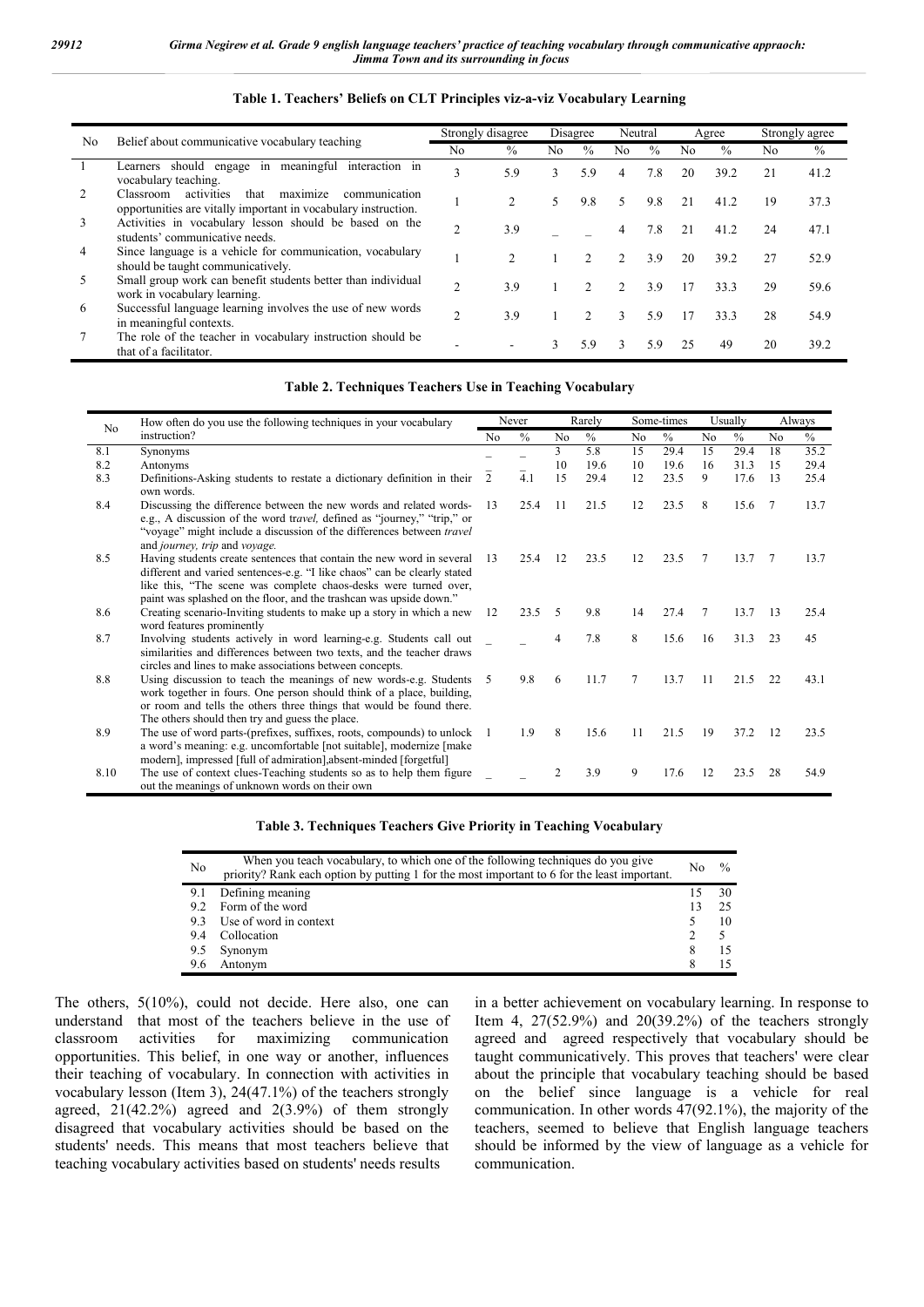Regarding Item 5, 29(59.6%) of the teachers strongly agreed and 17 (33.3%) of them agreed that small group work could benefit students more than individual work in learning vocabulary communicatively. This belief can enable teachers to encourage students to learn vocabulary cooperatively. The response to Item 6 depict that the need for using new words for successful language learning was well understood by teachers as  $28(54.9\%)$  of teachers strongly agreed and  $17(33.3\%)$ agreed that successful language learning should involve using new words in meaningful contexts. This understand ing can enable teachers to provide opportunities for students to use language, including newly learned vocabulary, in meaningful contexts. In Item 7, regarding the role of the teacher in vocabulary instruction, 20(39.2%) of the teachers strongly agreed and 25(49%) of them agreed that the role of the teacher in the language classroom should be that of a facilitator. If teachers put this belief into practice, they are likely to encourage students to take responsibility for their vocabulary learning. This is in line with the percepts of CLT which emphasize that much of the language learning should be done by the student while the teacher facilitates interaction and learning.

To conclude, most of the teachers positively perceived the principles of teaching of vocabulary communicatively. This benefits students' vocabulary learning. These findings coincide, at least partly, with findings from the classroom observation. In Seto Semero, the observed teacher was using contextual meaning dominantly for most of the new words in the reading passage along with using dictionary to teach the meaning of new words. In Aba Buna, the teacher was observed using synonyms, dictionary meaning and context. The responses of many teachers to Item 8.1 show that teachers use synonyms to teach vocabulary. Eighteen (35.2 %) of the teachers said that they use this technique it always, 15(29.4%) of them indicated that they use it usually and those who use it sometimes are 15(29.4%). On the other hand , in Item 8.2, the results indicate that 15(29.4%) of the teachers use antonyms always,  $16(31.3%)$  use it usually,  $10(19.6%)$  employ it sometimes, while  $10(19.6%)$  use it rarely to teach vocabulary. From these results, we can deduce that most of the teachers apply synonyms and antonyms in teaching vocabulary. This finding is partly in agreement with findings from the classroom observation. In both schools, teachers were observed using dictionary to look for the synonyms of new words. On the other hand , in Item 8.3, it is seen that only 13(25.4%) of the teachers claimed that they always ask students to restate the dictionary definition of words in their own words; 9(17.6 %) of them pointed out that they usually apply this method, while  $12(23.5\%)$  and  $15(29.4\%)$  of them, respectively, reported using it sometimes and rarely. It can thus be that several teachers do not ask their students to restate the dictionary definitions of words.

Regarding Item 8.4, discussing the difference between the new word and related words, 13(25.4%) of the teachers use it always,  $7(13.7%)$  of them apply it usually,  $12(23.5%)$  of them use it sometimes and 11(21.5%) employ it rarely. However, only 13(25.4%) of them never use this technique. This implies that 75% of them practice this technique at different scales in teaching vocabulary so that students are beneficiaries in

learning vocabularies communicatively. Concerning Item 8.5, having students create sentences that contain new words in several different and varied sentences, 7 (13.7%) of the teachers practice it always, 7 (13.7%) also used it usually, 12 (23%) sometimes and the others 12 (23.5%) rarely practice it to teach their students.

The above result shows that teachers' role in having students to create sentences that contain new words in several and varied sentences does not seem sufficient. Considering Item 8.6, creating a scenario, 13(25.4%) of the teachers replied always,  $7(13.7%)$  chose usually,  $14(27.4%)$  rated sometimes. These results show that some teachers do not invite students to make up a story in which a word features prominently. In this case, students may not get the opportunities of learning vocabulary communicatively. Item 8.7 focuses on involving students actively in word learning. Many of the teachers, 23(45%), reported that they always involve their students actively in word learning, while 16(31.3%) of them usually do so. The results thus show that teachers involve their students actively in word learning to reasonable extent. This is in line with active learning of vocabulary, which bears relationship with the teaching of vocabulary through the communicative approach. This was not seen during the classroom observation because in both EFL classes, there was less student participation.

In response to Item 8.8, 22 (43.1%) of the teachers revealed that they always use discussion to teach the meanings of new words. However, 11(21.5%), 7(13.7%), 6(11.7%) the teacher, respectively, indicated that they usually, sometimes and rarely use discussion in vocabulary instruction. These findings suggest that many teachers engage their students in discussion in learning new words. In Item 8.9, the teachers were asked to indicate if they use word parts like prefixes, suffixes, roots and compounds to unlock word meanings of new words. Specifically, 12(23.5%), 19(37.2%) and 11(21.5%) of them, respectively, use this technique always, usually and sometimes. Only 1 teacher (2%) never uses this instructional technique. The results show that there is little teaching of vocabulary through the technique of analyzing word parts. Using context is another technique of teaching vocabulary. Item 8.10 is about vocabulary instruction by using context clues. In response, many of the teachers, 28(54.9%), reported that they always explain the meanings of unknown words by using contextual clues. In a similar manner, 12(23.5%) of them usually use this method. From these results, one can understand that many teachers give opportunities to students to guess the meanings of new words from their contexts.

The main item in Table 3 focuses on the techniques which teachers give priority to in vocabulary teaching. In response, 15(30%) and 13(25%) of them, respectively, indicated that they give first priority for meaning and form. On the other hand,  $5(10\%)$ ,  $2(5\%)$ ,  $8(15\%)$ , and  $8(15\%)$  of the respondents, respectively, indicated that they primarily focus on the use of words in context, collocation, synonym, and antonyms. From these results, we can conclude that teachers are highly focused on teaching forms and meanings of new words. The classroom observation also revealed that the teachers focus on these aspects of vocabulary.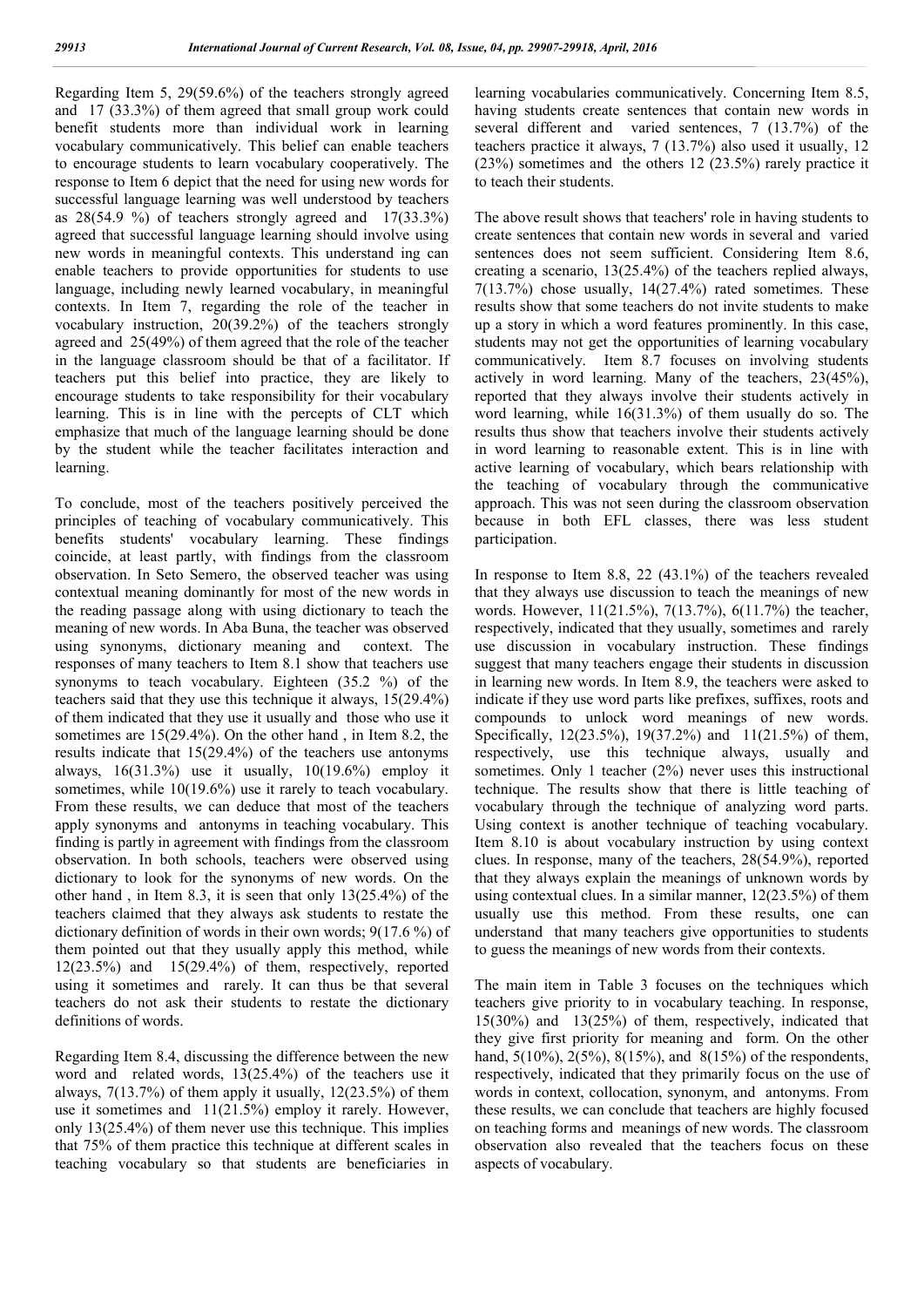| No.  | How often do you use the following activities in                                                                                                                                                         |    | Never | Rarely |               | Sometimes      |               | Usually |          | Always         |          |
|------|----------------------------------------------------------------------------------------------------------------------------------------------------------------------------------------------------------|----|-------|--------|---------------|----------------|---------------|---------|----------|----------------|----------|
|      | teaching vocabulary?                                                                                                                                                                                     | F  | $\%$  | F      | $\frac{0}{0}$ | F              | $\frac{0}{0}$ | F       | $\%$     | F              | $\%$     |
| 10.1 | A) Games: Crossword puzzles focusing on meaning<br>and context                                                                                                                                           | 21 | 41.1  | 18     | 35.2          | $\overline{7}$ | 13.7          | 3       | 5.8      | $\overline{2}$ | 3.9      |
|      | B) Role-play: playing roles of patient and doctor to<br>exchange information                                                                                                                             | 15 | 29.4  | 10     | 19.6          | 11             | 21.5          | 8       | 15.6     |                | 13.7     |
|      | C) Group work: discussing on the main idea of a<br>reading passage in more than 2 students in a group                                                                                                    | 13 | 25.4  | 10     | 19.6          | 6              | 11.7          | 12      | 23.5     | 10             | 19.6     |
|      | D) Pair work: using new words in dialogues                                                                                                                                                               | 6  | 11.7  | 4      | 7.8           | 10             | 19.6          | 17      | 33.3     | 14             | 27.4     |
| 10.2 | A) Task completion activities: map reading to complete<br>a task using words                                                                                                                             | 4  | 7.8   | 8      | 15.6          | 17             | 33.3          | 17      | 33.3     | 5              | 9.8      |
|      | B) Information-gathering activities: conducting an<br>interview to collect information                                                                                                                   | 10 | 19.6  | 7      | 13.7          | 11             | 21.5          | 19      | 37.2     | 4              | 7.8      |
|      | C) Opinion-sharing activities:<br>exchanging beliefs /<br>ideas on climate change                                                                                                                        | 7  | 13.7  | 6      | 11.7          | 8              | 15.6          | 20      | 39.2     | 10             | 19.6     |
|      | D) Information-transfer activities: reading information<br>about a subject and then representing it as a graph                                                                                           | 4  | 7.8   | 15     | 29.4          | 10             | 19.6          | 14      | 27.4     | 8              | 15.6     |
|      | E) Reasoning gap activities: working out a teacher's<br>timetable based on given class timetables                                                                                                        | 5  | 9.8   | 12     | 23.5          | 13             | 25.4          | 15      | 29.4     | 6              | 11.7     |
|      | F) Jig-Saw activities: the class is divided into groups<br>and each group has part of the information needed to<br>complete an activity. The class must fit the pieces<br>together to complete the whole | 26 | 50.9  | 21     | 41.1          | 4              | 7.8           |         | $\Omega$ |                | $\Omega$ |
| 10.3 | Materials: newspapers, airline tickets, bus tickets, world<br>map, etc.                                                                                                                                  | 23 | 45    | 21     | 41.1          | 4              | 7.8           | 3       | 5.8      |                | $\Omega$ |

#### **Table 4. Activities Used by Teachers in Vocabulary Instruction**

| Table 5. Implementation of CLT in Vocabulary Instruction as Viewed by Students |  |
|--------------------------------------------------------------------------------|--|
|                                                                                |  |

| No              | How often does your English teacher use the following                                                                                                                                                                                                                                            | Never          |               | Rarely         |               | Some times     |               | Usually        |               | Always |               |
|-----------------|--------------------------------------------------------------------------------------------------------------------------------------------------------------------------------------------------------------------------------------------------------------------------------------------------|----------------|---------------|----------------|---------------|----------------|---------------|----------------|---------------|--------|---------------|
|                 | techniques in his/her vocabulary instruction?                                                                                                                                                                                                                                                    | N <sub>o</sub> | $\frac{0}{0}$ | N <sub>0</sub> | $\frac{0}{0}$ | N <sub>0</sub> | $\frac{0}{0}$ | N <sub>0</sub> | $\frac{0}{0}$ | No.    | $\frac{0}{0}$ |
| 1.1             | Synonyms                                                                                                                                                                                                                                                                                         |                |               | 62             | 10            | 154            | 24.9          | 173            | 28            | 228    | 36.9          |
| 1.2             | Antonyms                                                                                                                                                                                                                                                                                         |                |               | 52             | 8.4           | 136            | 22            | 225            | 36.4          | 204    | 33            |
| 1.3             | Definitions-Asking students to restate a dictionary definition in<br>their own words                                                                                                                                                                                                             | 25             | 4             | 49             | 8             | 111            | 18            | 161            | 26            | 272    | 44            |
| 1.4             | Discussing the difference between the new word and related<br>words-A discussion of the word <i>travel</i> , defined as "journey,"<br>"trip," or voyage "" might include a discussion of the differences<br>between <i>travel</i> and <i>journey</i> , <i>trip</i> , and <i>voyage</i> .         | 253            | 41            | 136            | 22            | 123            | 20            | 86             | 14            | 19     | 3             |
| 1.5             | Having students create sentences that contain the new word in<br>several different and varied sentences-e.g. "I like chaos," can be<br>clearly stated like this, "The scene was complete chaos-desks<br>were turned over, paint was splashed on the floor, and the<br>trashcan was upside down." | 234            | 38            | 148            | 24            | 99             | 16            | 80             | 13            | 55     | 9             |
| 1.6             | Creating a scenario-Inviting students to make up a story in which 315<br>a new word features prominently                                                                                                                                                                                         |                | 51            | 136            | 22            | 49             | 8             | 55             | 9             | 62     | 10            |
| 1.7             | Involving students actively in word learning - e.g. Students call<br>out similarities and differences between two texts, and the<br>teacher draws circles and lines to make associations between<br>concepts.                                                                                    | 358            | 58            | 148            | 24            | 43             | 7             | 68             | 11            |        |               |
| 1.8             | Using discussion to teach the meanings of new words -e.g.<br>Students work together in fours. One person should think of a<br>place, building, or room and tell the others three things that<br>would be found there. The others should then try and guess the<br>place.                         |                |               | 62             | 10            | 68             | 11            | 234            | 37.9          | 253    | 41            |
| 1.9             | The use of word parts-(prefixes, suffixes, roots, compounds) to<br>unlock a word's meaning; e.g. uncomfortable [not suitable],<br>modernize [make modern], impressed [full of admiration], absent-<br>minded [forgetful]                                                                         |                |               | 34             | 5.5           | 74             | 11.9          | 126            | 20.4          | 383    | 62            |
| 1.1<br>$\Omega$ | The use of context clues-Teaches to students so as to help them<br>figure out the meanings of unknown words on their own.                                                                                                                                                                        | 19             | 3             | 31             | 5             | 68             | 11            | 148            | 23.9          | 351    | 56.8          |

Table 4, Item 10.1, shows that 21(41.1%), 15(29.4%), 13(25.4%), and 6(11.7 %) of the teachers said that they never use activities like games, role-plays, group and pair works, while 18(35.2%), 10(19.6%), 10(19.6%) and 4(7.8%) of them use them rarely. Only 2(3.9%), 7(13.7%), 10(19.6%), and 14(27.4%) of the teachers apply these activities always. Thus, it is possible to say that teachers hardly use these activities in teaching vocabulary.

From classroom observation, it was found out that games and role plays were not used by teacher in vocabulary instruction. In Item 10.2, 17(33.3 %), 19(37.2%), 20(39.2%), 14(27.4%) and 15(29.4%) of the teachers indicated that they usually use information gap activities such as task completion, information gathering and opinion sharing. However, 4(7.8%), 10(19.6%), 7(13.7%), 4(7.8%), and 5(9.8%) of them never and 8(15.6%), 7(13.7%), 6(11.7%), 15(29.4%), and 12(23.5%) of them rarely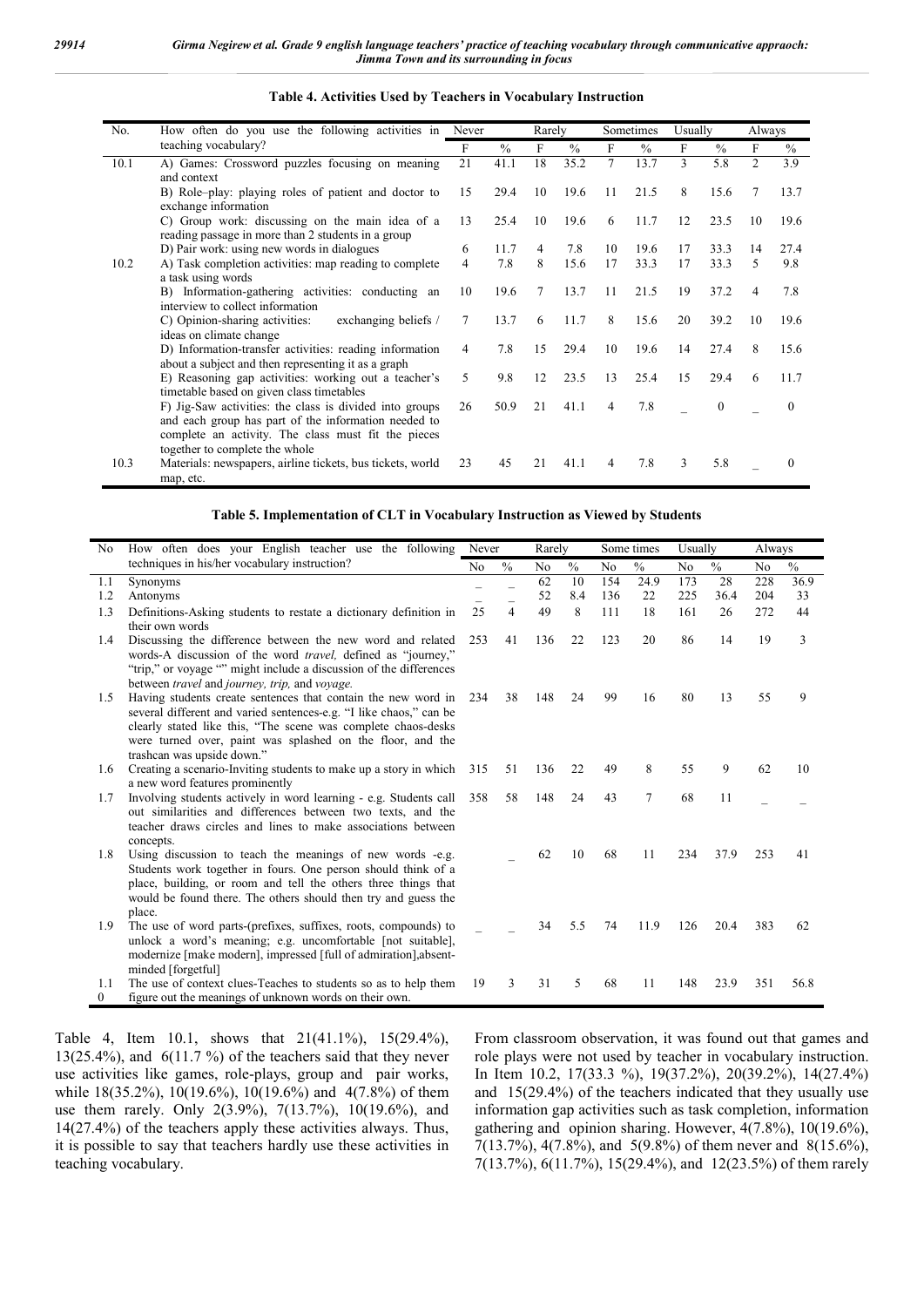use these activities. However, no teacher reported using jigsaw activity on a regular (always, usually) basis. In a related manner, in relation to the use of materials such as newspapers, airline tickets, bus tickets, world map in the classroom, the results in Item 10.3 show that no teachers practically implement them regularly. The results show that 23(45%) and 21(41.1%) of the teachers never and rarely teach vocabulary words with the help of these materials respectively. This implies that most teachers prefer textbook-based vocabulary teaching. The classroom observation also confirms this argument.

In an open-ended question, teachers were asked to write the major factors that hinder them from using communicative approach in teaching vocabulary. In response, most of them stated the following main points:

- Students' ability and motivation to learn the language, especially in communicative approach are very low;
- There is lack of resources;
- Teachers present a dictionary definition of many new words for the sake of saving time to complete the textbook within the schedule set at national level:
- The time given for a lesson is very limited-it is too difficult for a teacher to prepare a good communicative lesson;
- The students have low interest in learning vocabulary; teachers use lecture method in presenting new words even though they knew that word knowledge could be complex and needs usage of word in meaningful contexts.

The students were asked to indicate how often their English teachers use synonyms in their vocabulary learning. In responses, 228(36.9 %), 173(28%) and 15(24.9%) of them revealed that use this technique always, usually and sometimes respectively. Only 62(10%) of the students' indicated that teachers rarely apply this technique. This result shows that synonym is used by teachers with reasonably good frequency in teaching vocabulary. This was also proved during the classroom observation. Teachers were seen using dictionaries for showing synonyms and antonyms of new words to students.

In Item 1.2, which asks about the use of antonyms, almost the same figures as in the case of synonyms were obtained. Specifically, 204 (33%), 225(36.4%), 136(22%) and 52(8.4%) of the students, respectively, pointed out that their English teachers use this technique always, usually, sometimes and rarely. In other words, no one said that teachers never use this technique. Thus, the application of this technique seems satisfactory. On the other hand , in reply to Item 1.3, 272(44%) of the students indicated that they are always asked by their teacher to restate the dictionary definition of words in their own words. While 161(26%) of them said that they are usually made to practise such an activity, 111(18%) of them expressed that they are sometimes encouraged to do so. Only 25(4%) of the students reported that they are never exposed to this vocabulary learning activity. This suggests that most of the students were taught vocabulary through the technique of restating the dictionary meanings of new words in their own words.

In Items1.4, 1.5 and 1.6, students were asked if their teachers make them discuss the difference between a new word and related words, create different sentences using the new words, create a scenario that invites learners and make up a story in which a new word features prominently. In response, 253(41 %),  $234(38\%)$  and  $315(51\%)$  of the students, respectively, reported that teachers never make them do these activities. The others, 136(22%), 148(24%) and 136(22%), respectively, responded that they rarely learn the new words through these techniques. These results suggest that teachers do not adequately encourage their students to engage in productive activities such as the ones indicated above. By a similar token, regarding Item 1.7, 358(58%) of the students replied that their teachers never involve them actively in word learning. The rest,  $148(24\%)$ ,  $43(7\%)$  and  $68(11\%)$ , respectively, indicated that their teachers involve them actively in word learning rarely, sometimes and usually are. This implies that teachers' practice of letting their students participate actively in word learning is inadequate. Concerning Item1.8, 253(41%) of the students replied that they always learn through discussion to identify the meaning of new words.

**Table 6. Vocabulary Activities in CLT**

|                | How often does your English teacher use the following activities in        |     | Never         |     | Rarely        |     | Sometimes     |     | Usually       |     | Always        |
|----------------|----------------------------------------------------------------------------|-----|---------------|-----|---------------|-----|---------------|-----|---------------|-----|---------------|
| N <sub>0</sub> | teaching vocabulary?                                                       | F   | $\frac{0}{0}$ | F   | $\frac{0}{0}$ | F   | $\frac{0}{0}$ | F   | $\frac{0}{0}$ | F   | $\frac{0}{0}$ |
| 2.1            | A) Games: (e.g. Crossword puzzles focusing on meaning and context)         | 327 | 52.9          | 228 | 36.9          | 31  | 5             | 12  | 1.9           | 19  | 3             |
|                | B) Role-play: (e.g. playing roles of patient and doctor to exchange        | 315 | 51            | 210 | 34            | 46  | 7.4           | 25  | 4             | 21  | 3.4           |
|                | information)                                                               |     |               |     |               |     |               |     |               |     |               |
|                | C) Group work: (e.g. discussing on the main idea of a reading passage      | 136 | 22            | 194 | 31.4          | 71  | 11.5          | 123 | 19.9          | 93  | 15            |
|                | in more than 2 students in a group)                                        |     |               |     |               |     |               |     |               |     |               |
|                | D) Pair work: using new words in dialogues                                 | 123 | 19.9          | 99  | 16            | 191 | 30.9          | 62  | 10            | 142 | 23            |
| 2.2            | A) Task completion activities: (e.g. map reading to complete a task        | 185 | 29.9          | 132 | 21.3          | 130 | 21            | 130 | 21            | 40  | 6.4           |
|                | using words)                                                               |     |               |     |               |     |               |     |               |     |               |
|                | B) Information-gathering activities: (e.g. conducting an interview to      | 234 | 37.9          | 143 | 23.1          | 114 | 18.4          | 92  | 14.9          | 34  | 5.5           |
|                | collect information)                                                       |     |               |     |               |     |               |     |               |     |               |
|                | C) Opinion-sharing activities: (e.g. exchanging beliefs / ideas on         | 229 | 37.1          | 111 | 17.9          | 25  | 4             | 160 | 25.9          | 92  | 14.9          |
|                | climate change).                                                           |     |               |     |               |     |               |     |               |     |               |
|                | D) Information-transfer activities: (e.g. reading information about a      | 253 | 41            | 142 | 23            | 68  | 11            | 105 | 17            | 49  | 7.9           |
|                | subject and then represents it as a graph).                                |     |               |     |               |     |               |     |               |     |               |
|                | E) Reasoning-gap activities: (e.g. working out a teacher's timetable       | 265 | 42.9          | 210 | 34            | 59  | 9.5           | 68  | 11            | 15  | 2.4           |
|                | based on given class timetables).                                          |     |               |     |               |     |               |     |               |     |               |
|                | F) Jigsaw activities: (e.g. the class is divided into groups and each      | 373 | 60.4          | 142 | 23            | 65  | 10.5          | 12  | 1.9           | 25  | 4             |
|                | group has part of the information needed to complete an activity. The      |     |               |     |               |     |               |     |               |     |               |
|                | class must fit the pieces together to complete the whole).                 |     |               |     |               |     |               |     |               |     |               |
| 2.3            | Material such as newspapers, airline tickets, bus tickets, world map, etc. | 395 | 64            | 123 | 19.9          | 99  | 16            |     | $\Omega$      |     |               |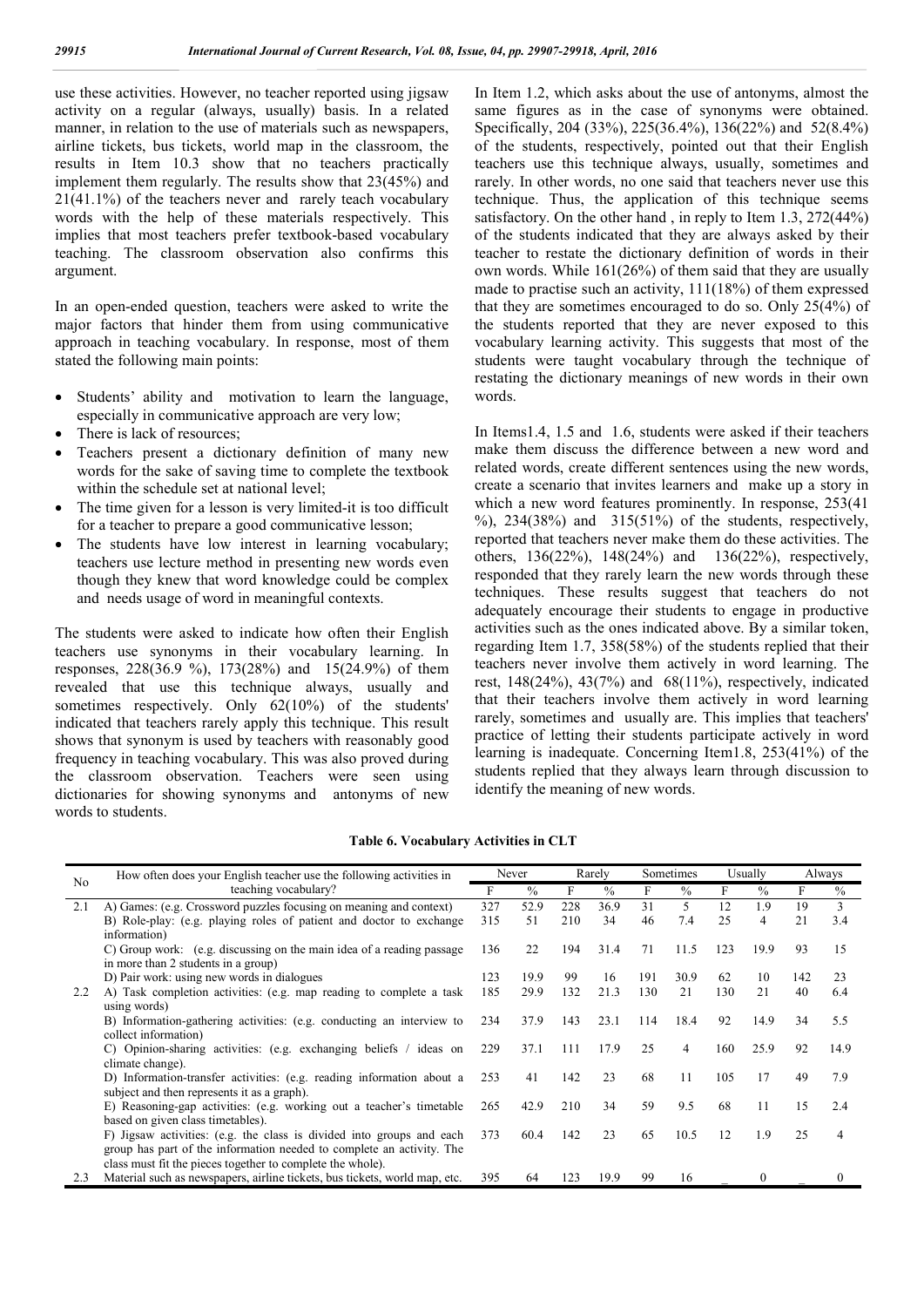On the other hand, 234(37.9%) 68(11%) and 62 (10%) of them, respectively, said that they are given this opportunity usually, sometimes and rarely. We can infer, from these results, that teachers' use of discussion in teaching vocabulary is high. On the other hand, in Item 1.9, the students were asked if their teachers teach them vocabulary through word parts like prefixes, suffixes, roots and compounds to unlock the word meaning. Their reply reveals that 383(62%), 126(20.4%) and 74(11.3%) of them, respectively, indicated that their teachers teach vocabulary using this method always, usually and sometimes. These findings suggest that most teachers apply this technique. Finally, in response to Item 1.10, 351(56.8%) of the students revealed that teachers always make them practise guessing the meaning of unknown words by using context clues. While 148(23.9%) of respondents said that they are usually encouraged to use this word attach technique, 68(11%) of them expressed that they are sometimes given this chance. From these results, we can understand that many teachers employ, in their vocabulary teaching, the use of context clues to find the meaning of new words.

Item 2.1 focuses on whether students are made to practice vocabulary learning activities like games, role plays, group activities and pair works or not. In response, 327(52.9%) and 315(51%) of the students, respectively, indicated that they never practise games and role-plays. On the other hand , 228(36.9%) and 210(34%) students, respectively, reported that they rarely practise using games and role-plays. Only 19(3%) and 21 (3.4%) of the students, in that order, are made to use these activities always. On the other hand, 136(22%) and 123(20%) of the respondents responded that they never practise group work and pair work, while 194(31.4%) and 99(16%) of them rarely practise the activities. Only 93(15%) and 142 (23%) of the students always exercise this activity and 123(20%) and 62 (10%) them usually practise group and pair work. This indicates that teachers do not seem to teach these activities in the classroom regularly.

With regard to Item 2.2, 185(30%), 234(38%), 229(37%), 353(41%), 265(42.9%) and 373(60.4%) of the respondents, respectively, indicated that their teachers never make them practise task completion, information gathering, opinion sharing, information transfer, reasoning gap and jigsaw activities. However, 40(6.4%), 34(5.5%), 92(15%), 49(7.9%), 15(2.4%) and 25(4%) of the students, in the stated order, said that they are always encouraged to practise these activities. Meanwhile, 130(21%), 92(15%), 160(25.9), 105(17%),  $68(11\%)$  and  $12(2\%)$  of them said indicated that their teachers usually give them exposure to such activities. These results suggest that teachers do not use these activities adequately to teach vocabulary communicatively.

The last item in the above table (Item 2.3) pertains to the use of materials such as newspapers, airline tickets, bus tickets, world maps, etc in teaching vocabulary. Three hundred and ninetyfive (64%) of the students said that teachers never use these materials to teach vocabulary. The rest, 123(20%) and 199(16%), respectively, revealed that their teachers use the materials rarely and sometimes. This implies that most of the teachers do not use these materials to enable students to learn vocabulary communicatively. It was also observed that

teachers rely on the prescribed textbook and did not use these materials in their vocabulary lessons.

# **DISCUSSION**

Both the quantitative and the qualitative findings of the study revealed that the majority of the teachers believe that the principles of communicative should be adhered to. However, they do not appear to put this belief adequately into practice in the actual teaching. As it has been found out from students' responses and classroom observation, they sometimes use contextual clues to teach vocabulary communicatively. However, learners' involvement in meaningful interaction with authentic texts to work out meanings of new words was very limited. For example, during classroom observation, it was rarely that the teachers tried to connect vocabulary instruction to communicative in-class and out-of class activities to encourage practice in using the target vocabulary in meaningful contexts. As Richards (2006) states, in CLT, the students should learn to communicate by negotiating meaning in real contexts. The study showed that most of the teachers use discussion in teaching the meanings of new words. This helps students to develop a good idea of the meanings of new words by associating them with bits of partial knowledge contributed by their classmates (Texas Reading Initiative, 2002). On the other hand, while involving students actively in word learning is one technique of teaching vocabulary communicatively, the findings indicated that teachers' application of this technique appears inadequate. The data from students and classroom observation revealed that teachers do not involve students in active word learning sufficiently.

Instructional activities that provide students with definitional information include teaching synonyms and antonyms (Texas Reading Initiative, 2002). In this regard, the findings revealed that most teachers applied these techniques in teaching vocabulary. Making students create sentences that contain the new words in varied contexts is another technique used to teach vocabulary communicatively. The data obtained from both students, teachers and classroom observation showed that the teachers' use of this technique is low. Similarly, as the findings from students' responses and classroom observation demonstrated, the majority of teachers do not seem to invite their students to make up stories in which new words feature prominently (creating a scenario). However, Texas Reading Initiative (2002) attaches high importance to this technique. Nation (2001) suggests the different things learners need to know about a word before we can say that they have learned it. The one important thing is what "word parts" it has (e.g., prefix, suffix and root form). In this regard, although most of the teachers claimed that most of the teachers use this technique, the students' responses and the classroom observation indicated that teachers apply it to a lesser extent. On the other hand, asking students to restate a dictionary definition in their own words can be more effective than requiring them to remember the exact definition of a word (Texas Reading Initiative, 2002). The data from teachers and the students, pertaining to this issue, suggest that there teachers use this technique to some extent. However, the classroom observations highlighted that teachers dominantly use dictionary definition to teach the meanings of new words.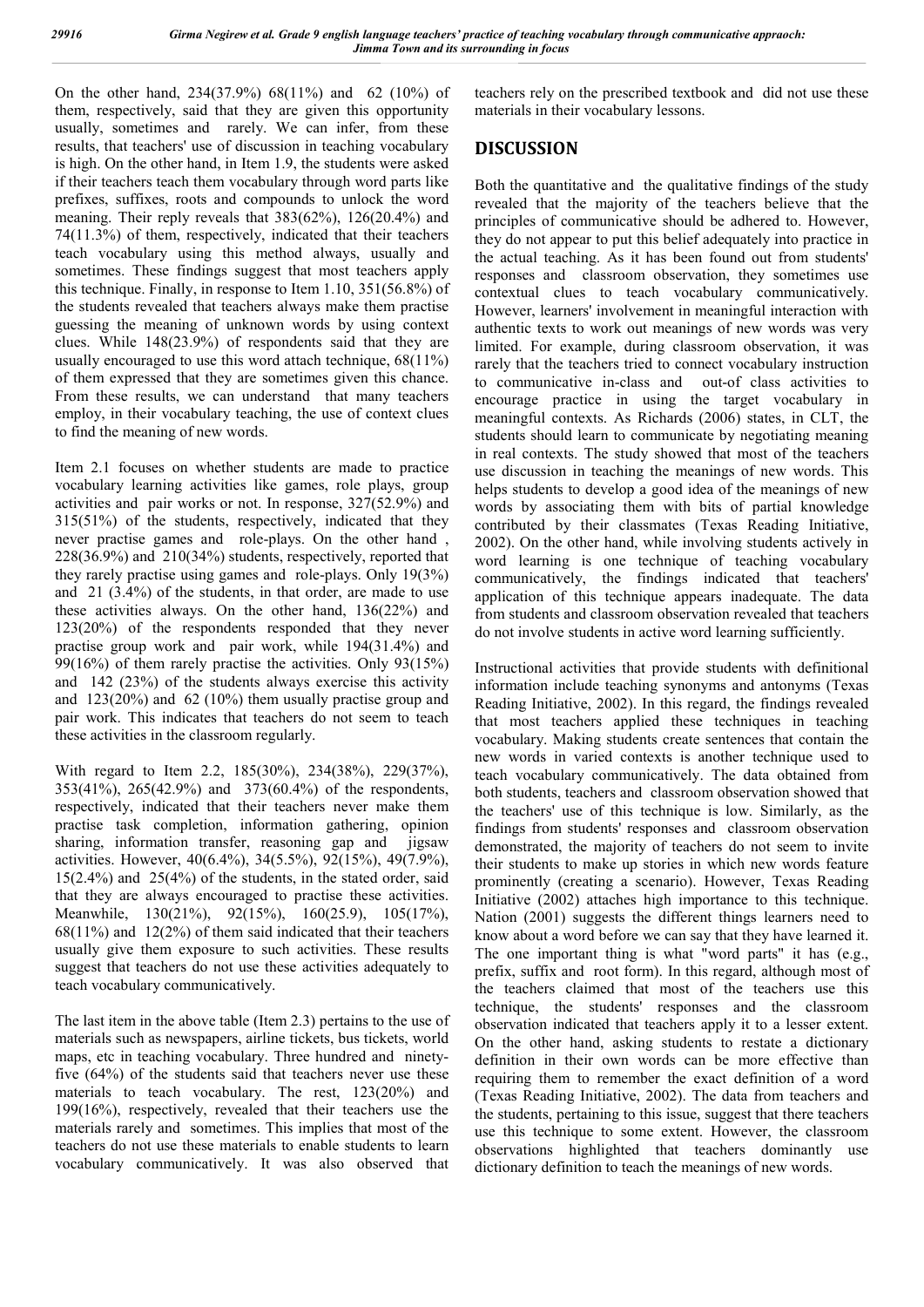To prevent students from limiting word meaning to one particular context, it is advisable to have them use a new word in several different and varied sentences (Texas Reading Initiative, 2002). However, although most teachers claimed that they use this technique, the data obtained from findings and classroom observation showed that there is little or no such a practice from the teachers. Similarly, although vocabulary learning tasks like games, role plays and information-gap activities (jigsaw and reasoning gap) are useful to teach vocabulary communicatively, teachers do not seem to give attention to them. The data from teachers, students and classroom observation revealed that they use practise these activities and that they teach vocabulary at word level. What is more, vocabulary should better be taught by using authentic materials and activities that support learners in building their vocabulary knowledge. However, the findings revealed that teachers, due to undue dependence on the textbook, do not use these materials to teach vocabulary communicatively.

Overall, teachers' use of communicative approach to teach vocabulary seems adequate. Firstly, the findings suggested that there is a mismatch between teachers' beliefs and their vocabulary teaching. The teachers claimed that they are in favour of the principles, the instructional methods and activities used in teaching vocabulary through communicative approach. However, the classroom observation showed that the beliefs do not manifest adequately in the actual vocabulary instruction. Secondly, it has been found out that teachers appear to neglect the use of classroom instructions that could encourage learners to use English vocabulary for meaningful communication. Thirdly, although materials such as newspapers, bus tickets, airline tickets etc are effective ways of teaching vocabulary, the study revealed that teachers, due undue dependence on the textbook, do not use them sufficiently. Teachers' reliance on the textbook and their insistence to complete textbook contents hampers the use of communicative approach in teaching vocabulary. It is thus recommended that English language teachers teach vocabulary communicatively in adherence to CLT principles and through appropriate techniques that incorporate meaningful activities.

## **REFERENCES**

- Al-Jarf, R. 2006. *Making connections in vocabulary instruction*. Paper presented at the Second Classic Conference.
- Badima Belay 2008. *Application of communicative language teaching in plasma TV based English class rooms: A study in two government secondary schools in Addis Ababa*. Unpublished MA thesis. Addis Ababa University.
- Belchamber, R. 2007. The advantages of communicative language teaching.*The Internet TESOL Journal*, Vol.13 (2).
- Beliyew Mola 2001. *Learning to teach communicatively in pre-service teacher education: A*
- Beyene Gebru 2008. *Perception* and *classroom practice of communicative language teaching*. Unpublished MA thesis. Addis Ababa University.
- Birhanu Haile 1999. *An evaluation of the implementation of current ELT syllabus for Grade 10 in terms of the communicative language teaching methodology*. Unpublished MA thesis. Addis Ababa University.
- Breen, M. and Cand lin, C. 1980. *The essentials of a communicative curriculum in language teaching: Applied linguistics*. New York: Plenum.
- Brumfit, C.J. 1988. *Communicative methodology in language teaching*. Cambridge: Cambridge University Press.
- Coady, J and Huckin, T. (eds). 1987. *Second language vocabulary acquisition*. Cambridge: Cambridge: University Press.
- Cohen, L. and Keih, M. 2000. *Research methods in education*. New York: British Library Publication.
- Dattalo, P. 2008. *Determining sample size: Balancing power, precision* and *practicality*. Oxford: Oxford University Press.
- Freeman, L. 1986. *Techniques* and *principles in language teaching*. Oxford: Oxford University Press.
- Gashaw Nigussie 2008. *A Study on the effectiveness of teaching-learning vocabulary in three-second cycle elementary schools in Addis Ababa, Grade Eight in focus*. Unpublished MAthesis. Addis Ababa University.
- Harmer, J. 1987. *Teaching* and *learning grammar*. Longman: Longman University Press.
- Harmer, J. 1994. *The practice of English language teaching*. Longman: Longman University Press.
- Harmer, J. 2006. *The practice of English language teaching*. UK: Pearson Education Limited.
- Hatch, E. and Brown, C. 1995. *Vocabulary, semantics,* and *language education*. Cambridge: Cambridge University Press.
- Louis M., and Morrison, L. 2000. *Research methods in education*. New York.
- McCarthy, M. 1983. *Vocabulary*. Oxford: Oxford University Press.
- McCarthy, M.J. 1983. A new look at vocabulary in EFL. *Applied Linguistics*, 5(1):12-22.
- Melaku Negash 2007. *An assessment of the implementation of communicative language Teaching (CLT) methodology at Grade 9 in secondary schools of Gonder*. Unpublished MA thesis. Addis Ababa University.
- *Methodological Perspective with Nelson M*and *ela College in Focus*. Unpublished MA thesis. Addis Ababa University.
- Nation, I.S. 2001. *Learning vocabulary in another language*. Cambridge: Cambridge University Press.
- Neuman,W., L. 2003. Social research methods: Qualitative approaches (5<sup>th</sup>ed.).Bosten: Ally and Bacon.
- Pororellana E. 2011. *The communicative approach in English as a Foreign Language teaching*. http://www.monografias.com/trabajos18/thecommunicative approach/thecommunicativeapproach.shtml#where: Retrieved on March 10, 2011
- Richards, J.C. 2006. *Communicative language teaching today*. Cambridge: Cambridge University Press.
- Savignon, S. 2002. *Interpreting communicative language teaching: contexts* and *concerns in teaching education*: Yale: Yale University Press.
- Savignon, S.T. 1991. Communicative language teaching: State of the Art. *TESOL Quarterly*, 25(227):261-267.
- Selinger, H. and Shohamy, E. 1989. *Second language research methods*. Oxford: Oxford University Press.
- Seyyed, A., Razmjoo, S. and Riazi, A. 2006. Is communicative language teaching practical in the expand ing circle? A case